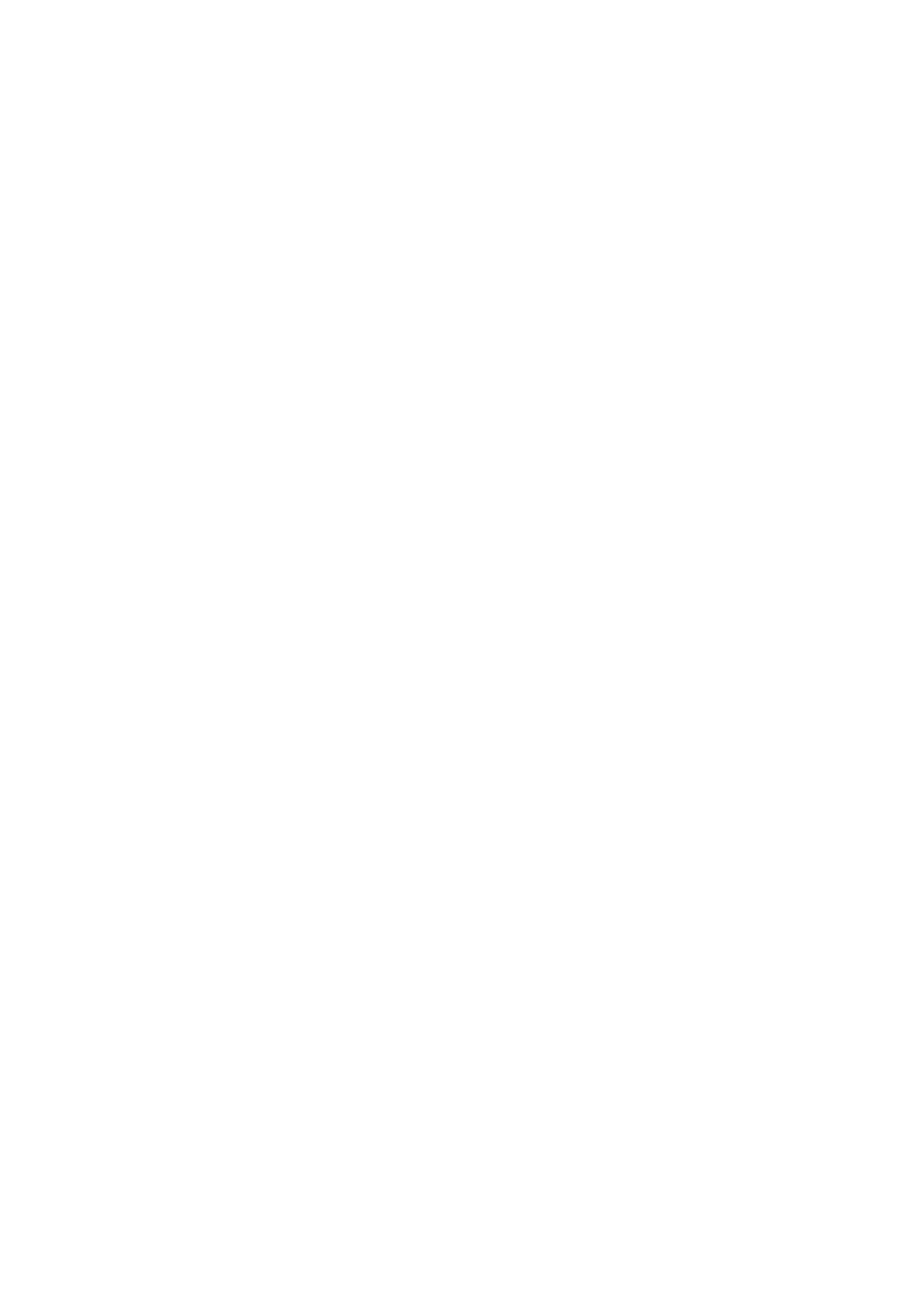\* MHB report includes report of 113.03.2019 which received after dispatch of the daily report. Narayana Netralaya report includes report of 13.03.2019.which received after dispatch of the daily report.

`